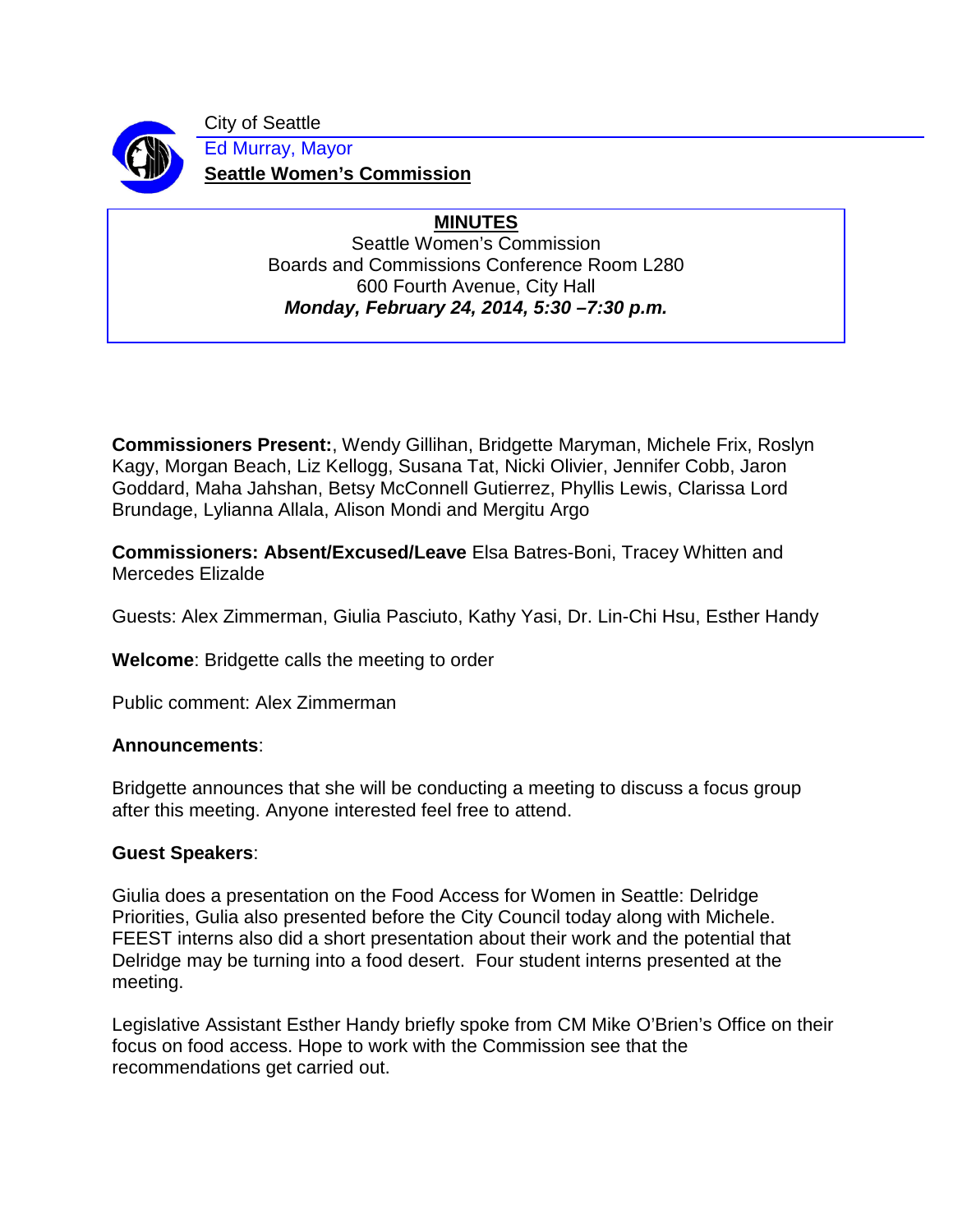Q&A from the Commissions to the interns from FEEST and Giulia regarding public transportation and issues with the bus driver and often times the bus is crowed and you can't get out and you miss your bus stop. Farmers market is expensive in West Seattle.

Wendy asks Nicki to talk to the FEEST youth about the Get Engaged program and that it may be something they wish to pursue.

FEEST asks questions of the Seattle Women's Commission.

Patty Lally, Acting Director, Seattle Office for Civil Rights introduces herself and will give her report later in the meeting.

Kathy Yasi presents and talks about organizing to raise standards for Teachers, Parents and Children in Early Learning and Childcare. Kathy is the owner of Adventure Day Care, Seattle, and Kids First Seattle Organizing Committee member

## SOCR Report

Patty Lally, Acting Director, Seattle Office for Civil Rights introduces Lauren Othon, who had an accident and could not be here tonight. Discusses about Marta's change in work and duties. She also discusses weekly reports with Commissioners and that he is requiring weekly reports. Steve Lee from the Mayor's Office will come to a meeting to introduce himself.

Dr. Lin-Chi Hsu, PhD candidate at the University of Washington, Department of Economics. Presents her PowerPoint presentation to the Commission

Kathy Yasi presents and talks about organizing to raise standards for Teachers, Parents and Children in Early Learning and Childcare. Kathy is the owner of Adventure Day Care, Seattle, and Kids First Seattle Organizing Committee member

Dr. Lin-Chi Hus, PhD candidate at the University of Washington, Department of Economics, talks about how welfare payment timing and its impact on domestic violence.

### **Minutes approval**

Motion by Morgan to approve minutes and seconded by Jaron. Minutes approved.

Meeting adjourned at 7:40p.

## **NEXT COMMISSION MEETING: March 20, 2014**

## **FIVE COMMISSION MEETINGS: 5:30 PM, 810 Third Avenue, Suite 750, Seattle, WA.**